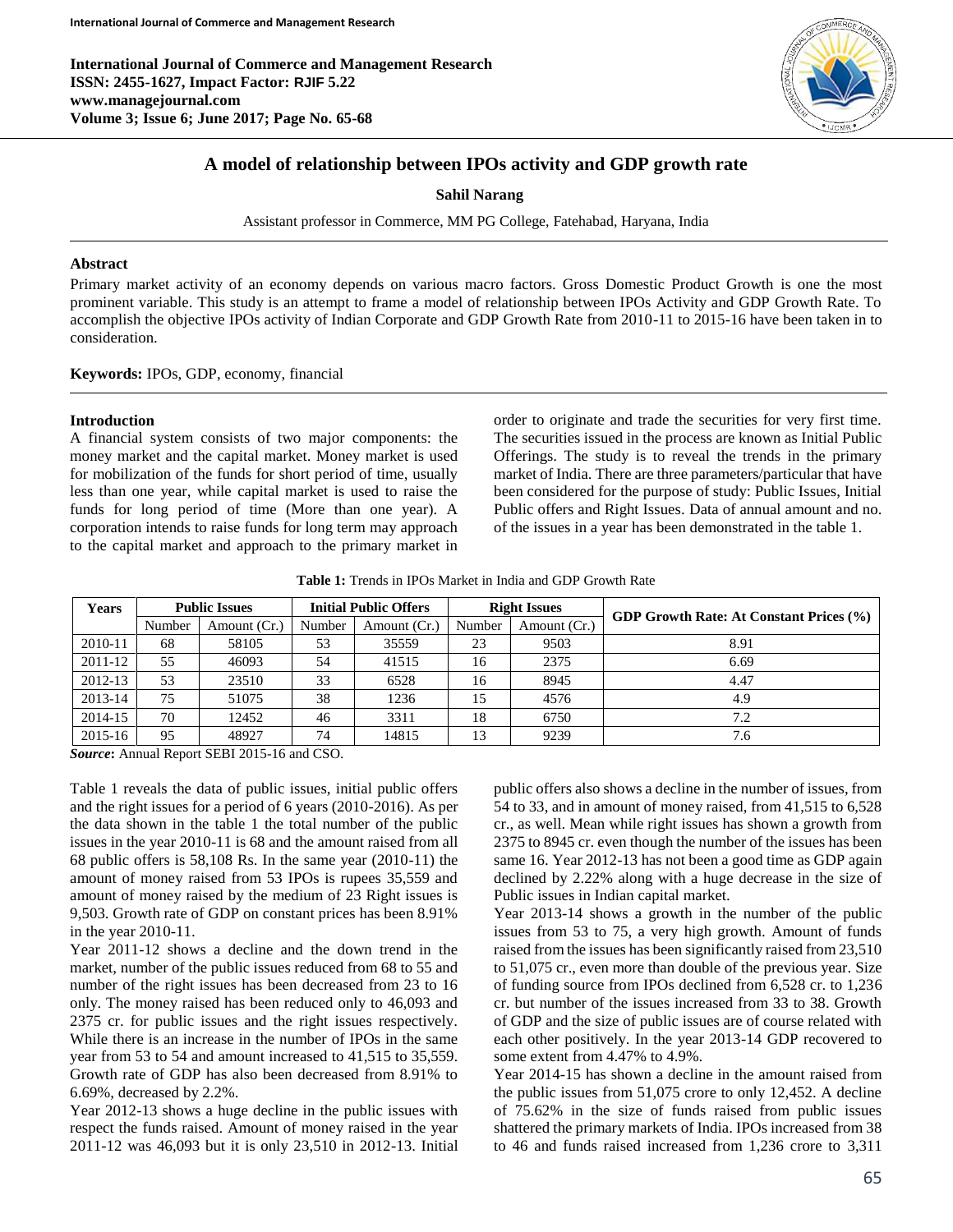crore. The year shows a very high rate of growth for GDP at constant prices. GDP increased from 4.9% to 7.2%. There is an increased in the GDP while a huge decrease in the size of public issues.

Year 2015-16 has been a time of the market recovery for public issues. Number of IPOs 46 to 74 and amount raised increased from 3,311 crore to 14,815 crore. Public issues market raised approximately 290% with respect to the year 2015-16.

### **Literature Review**

The literature related to primary market activity and performance in Indian is as follows:

In the study titled, Indian Capital Market - A Functional Analysis, depicts the primary market as a perennial source of supply of funds. It mobilises the savings from the different sectors of the economy like households, public and private corporate sectors. The number of investors increased from 20 lakhs in 1980 to 150 lakhs in 1990 (7. 5 times). In financing of the project costs of the companies with different sources of financing, the contribution of the securities has risen from 35.01% in 1981 to 52.94% in 1989. In the total volume of the securities issued, the contribution of debentures / bonds in recent years has increased significantly from 16. 21% to 30.14%.

Evaluated the 'Derivatives' especially the 'futures' as a tool for short-term risk control. He opined that derivatives have become an indispensable tool for finance managers whose prime objective is to manage or reduce the risk inherent in their portfolios. He disclosed that the over-riding feature of 'financial futures' in risk management is that these instruments tend to be most valuable when risk control is needed for a short- term, i.e., for a year or less. They tend to be cheapest and easily available for protecting against or benefiting from short term price. Their low execution costs also make them very suitable for frequent and short term trading to manage risk, more effectively.

Shollapur and Sunagar  $(2008)$ <sup>[3]</sup> considered two case studies: Tech-Mahindra Ltd. and Voltamp Transformer Ltd., both the companies followed 100 percent book-building method for determining the issue price.

Has conducted a study to check underpricing and long run performance of 438 Indian initial public offers listed on BSE during june1992-march 2001. The mean underpricing has been found to be 99.2 percent. Age of the firm, listing delay at IPO and number of times the issue is subscribed have been found to be the significant determinants of underpricing. Indian IPOs do not tend to underperform in the long-run. Average BHAR after 60 months of listing was 90.13 percent.

Sahoo Seshadev & Prabina Rajib (2010)<sup>[4]</sup> covered 92 Indian IPOs issued during the period 2002-2006. It is reported that on an average IPOs are underpriced to the tune of 46.55 per cent on the listing day. The average BHAR after 3 years reported 41.91 per cent on offer price.

Study on 227 book-built IPOs for the period of 2004-2009 found that the average underpricing during this period was 28 percent while the maximum underpricing was around 242 per cent.

Kumar Vinod & Dhanda Neelam (2013)<sup>[5]</sup> cover 488 IPOs offered through BSE during 1993 to 2007; Study proves existence of underpricing in Indian IPO market. Average market adjusted return & wealth relative are used as price

performance indicators. The average market adjusted abnormal return has been reported 82.67 per cent on the listing of IPOs. All the twenty three sectors have shown existence of underpricing with more than one value of wealth relative.

Kumar Vinod, Dhanda Neelam (2013)<sup>[6]</sup> compared at par (170) & premium (318) IPOs, the degree of underpricing for at par IPOs reported significantly higher as compare to premium IPOs.

Kumar Vinod, Dhanda Neelam (2013) [7] proved through multivariate regression model that level of subscription has significantly positive impact on underpricing of initial public offers on listing day. It has been also reported that offer price and offer size have negative impact on under pricing.

Kumar Vinod, Narang Sahil  $(2017)^{[10]}$  proved that Indian IPO market is remained underpriced during period of 2008 to 2013. The study is based on average market adjusted abnormal return of 124 IPOs.

Kumar Vinod, Narang Sahil  $(2017)$ <sup>[11]</sup> further proved that Indian IPO market is remained underpriced during period of 2014 to 2016. An Extensive sample of 49 IPOs has been considered. It is revealed that the underpricing level was 14.63 per cent.

## **Objectives of the study**

The study is conducting to fulfill the following objectives:

- To study the trends in the Primary market: with special reference to Initial Public Offerings (IPOs).
- To study trends in the growth of GDP as constant prices in India;
- To test the relationship between the amount of funding through IPOs and the growth rate of GDP at constant prices in India.
- To help policy makers and investors in framing the policies and rational decisional making.

**Period of the Study:** The study has been conducted for a period of six years. By taking data the of GDP at constant prices and amount of the funds raised through IPOs.

**Population:** The data for GDP growth rate and amount of funds raised through IPOs in India has been extracted from various annual reports of Securities Exchange Board of India. The data has been taken from the year 2010-2016 for a period of six years.

**Data Collection:** The data has been collected from various reports of Securities Exchange Board of India (Official website of SEBI: www.sebi.gov.in), official website of Reserve Bank of India (www.rbi.org.in).

#### **Descriptive Statistics**

GDP growth rate and the size of IPO market are the key indicators to know about the health of an economy. A variation in the GDP growth rate of the economy is reflected from the other key indicators in the economy, both micro and macro environment indicators/factors. Descriptive of the both indicators gives a sound knowledge about the characteristic of both variables. Descriptive statistics of GDP at constant prices and size of IPO markets for a period of 6 years has been shown in the table 2.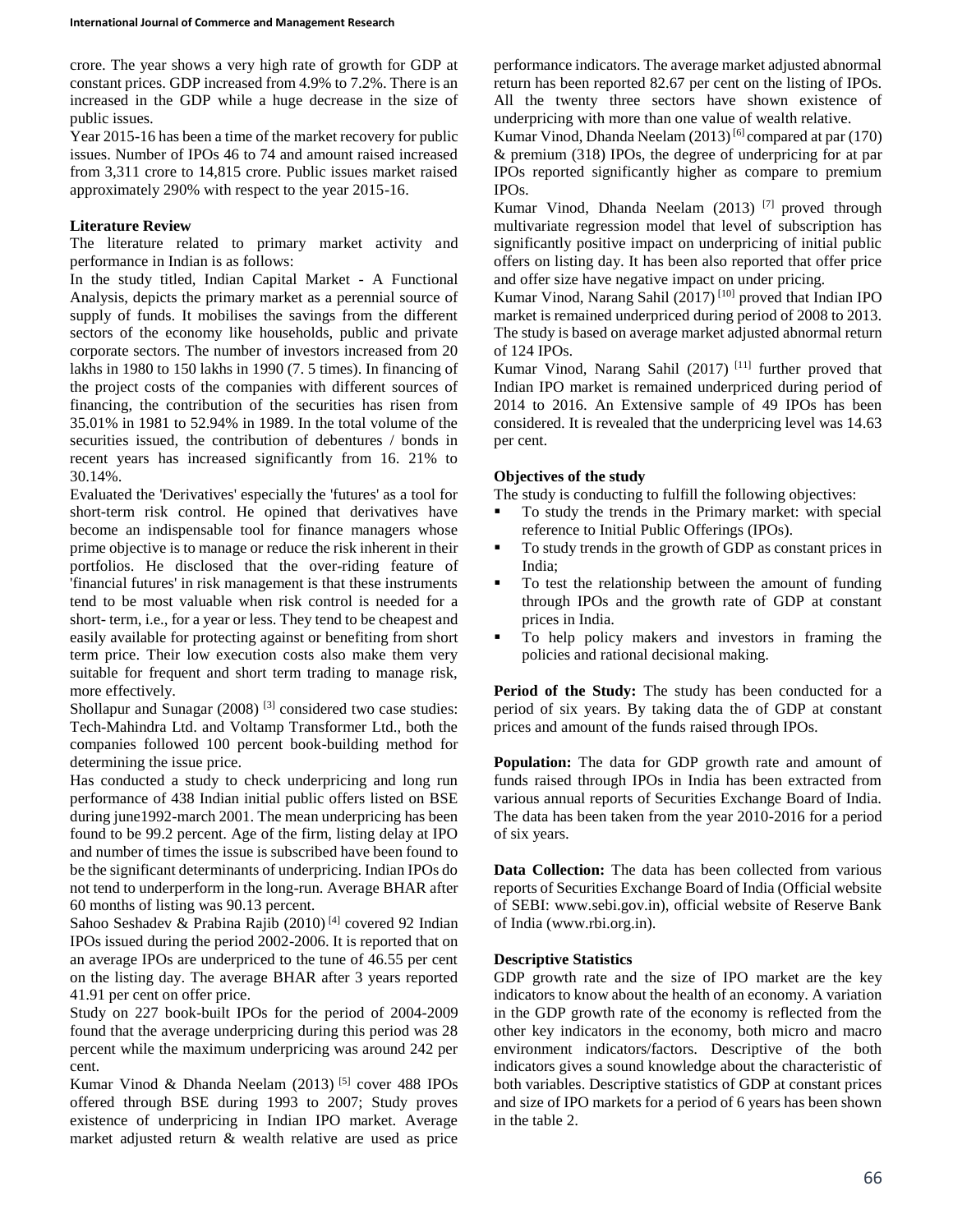| <b>Table 2: Descriptive Statistics</b> |  |  |  |  |
|----------------------------------------|--|--|--|--|
|----------------------------------------|--|--|--|--|

|                    |                  | Range            | <b>Minimum</b>   | <b>Maximum</b>   | <b>Sum</b>       | Mean             |            | <b>Std. Deviation</b> | <b>Variance</b>  |
|--------------------|------------------|------------------|------------------|------------------|------------------|------------------|------------|-----------------------|------------------|
|                    | <b>Statistic</b> | <b>Statistic</b> | <b>Statistic</b> | <b>Statistic</b> | <b>Statistic</b> | <b>Statistic</b> | Std. Error | <b>Statistic</b>      | <b>Statistic</b> |
| IPO AMT.           |                  | 40279.00*        | $1236.00*$       | 41515.00*        | 102964.00*       | 17160.66*        | 7060.68*   | 17295.06*             | 299119249.86*    |
| <b>GDP GROWTH</b>  |                  | $4.44**$         | $4.47**$         | $8.91**$         |                  | $6.62**$         | $.68**$    | $.68**$               | $2.82**$         |
| Valid N (listwise) |                  |                  |                  |                  |                  |                  |            |                       |                  |

**\***Data in crore rupees;

\*\*Data in percentage terms;

Data is compiled through SPSS.

Table 2 is the table of descriptive statistics for GDP at constant prices and amount of funds raised from IPOs in India during the period of 2010-2016. The table describes the following characteristics of the variables: range, minimum values of growth and funds raised, total amount of the funds raised during the period of six years, average amount of funds raised, average GDP growth rate, standard deviation and variance of both of the variables.

Minimum amount of the funds raised through IPOs in any year has been 1,236.00 cr. and maximum amount of funds raised in any year during the period of study has been rupees 41,515.00 crore. Total amount of the funds raised during the period of study (6 Years) has been Rs. 1, 02, 964 crore. Average amount of the funds raised from the IPOs during the period of 6 years of the study is 17,160.66 crore rupees with a standard error of 7060.68 crore rupees. IPOs data has shown a high variation in the pattern: standard deviation of the data is 17,295 crore rupees and variance is 29, 91, 19, 249.86 crore shows a high level of the variations in the patterns of the funds raised from IPOs in India.

Minimum rate of GDP growth has been 4.44% during any year and maximum rate of GDP growth rate has been 8.91%. There is a high medium degree of variations in the data of growth of GDP: as the standard deviation of the GDP growth rate is 2.825%.

## **Hypothesis Testing**

**Null Hypothesis (H0):** There is a no significant relationship between Size of funds raised from Initial Public Offers and growth rate of GDP in India.

**Alternate Hypothesis (H1):** There is a significant relationship between the size of funds raised from Initial Public Offers and growth rate of GDP in India.

The relationship between the two variables: Gross Domestic Product at constant prices and Size of IPO market has been measured tested using Karl Pearson's Coefficient of Correlation. The results of the tool have been shown in the table 3.

#### **Analysis & Results**

Growth of GDP is one of the most prominent indicators to test an economy's health and size of funds raised through IPOs indicates the health of Primary market of an economy. It is very important to study that: Whether there is a relationship between the two economic indicators or not. Study of the relationship between the factors will help the policy makers in framing the policies for economy and in decision making as well. The will be helpful for the investors as well in construction of their investment portfolios and the investment policies as well. Results of the correlations test has been shown in the table 3 which has been shown as under:

|            |                                   | <b>IPO</b> Amt. | <b>GDP</b> Growth |
|------------|-----------------------------------|-----------------|-------------------|
|            | Pearson Correlation               |                 | .576              |
|            | $Sig. (2-tailed)$                 |                 | .231              |
| IPO AMT.   | Sum of Squares and Cross-products | 1495596249.333  | 83756.087         |
|            | Covariance                        | 299119249.867   | 16751.217         |
|            | N                                 | 6               | 6                 |
|            | Pearson Correlation               | .576            |                   |
| GDP growth | $Sig. (2-tailed)$                 | .231            |                   |
|            | Sum of Squares and Cross-products | 83756.087       | 14.126            |
|            | Covariance                        | 16751.217       | 2.825             |
|            | N                                 |                 | h                 |

**Table 3:** Correlation between amount of Funds Raised from IPOs and GDP Growth Rate

Table compiled through SPSS.

Table 3 shows the relationship between the two major health indicators of the Indian economy: the Growth Rate of GDP and Amount of Funds Raised through Initial Public Offers in Indian Capital Market. As per the results shown in the table 3, it can be concluded that there is no significant relationship between the growth rate of GDP of India and amount of the funds raised through IPOs. Therefore the null hypothesis has been accepted.

#### **Conclusion**

A sound capital market is the necessity for the sustainable development of GDP of any economy. Therefore it is very important to find out the extent of relationship between the GDP and growth of capital market in any economy. It has been found that there is no significant relationship between the growth rate of GDP and the amount of funds raised through